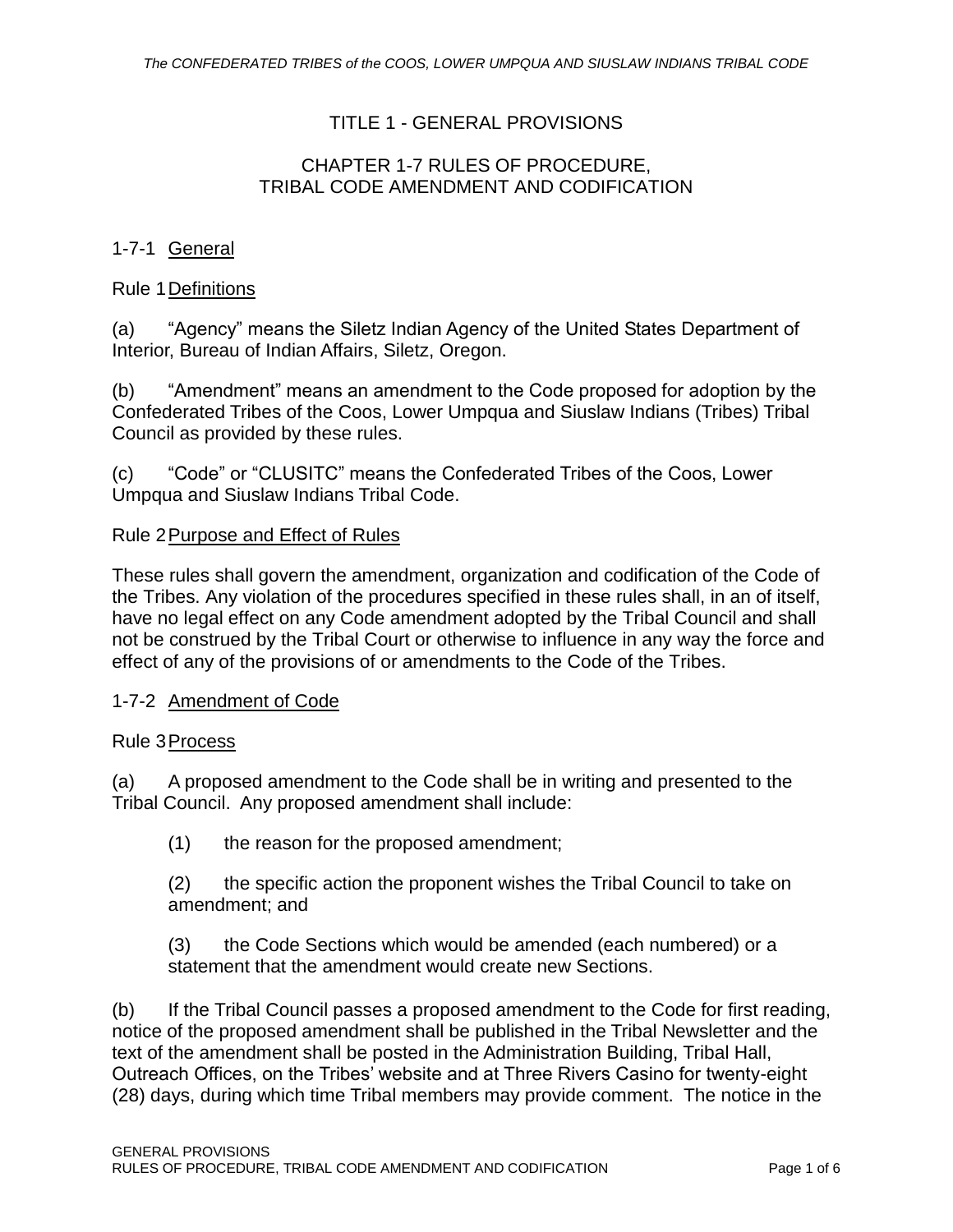Tribal Newsletter shall include the title of the Code section to be amended and the date of the Tribal Council meeting at which the proposed amendment is expected to be considered for final passage, and shall state that copies of the proposed amendment are posted in the Administration Building, Tribal Hall, Outreach Offices, on the Tribes' website and at Three Rivers Casino.

(c) After the expiration of the twenty-eight (28)-day period for Tribal members to provide comment on a proposed Code amendment, the proposed amendment will be presented to the Tribal Council for a second reading, at which time the Tribal Council will consider any comments provided by Tribal members and take final action. Except as specifically provided in this Code, an amendment to this Code shall not be adopted unless it has been considered by the Tribal Council during at least two meetings.

(d) With the unanimous consent of the Tribal Council present, the Tribal Council may consider and enact an amendment to the Code at a single meeting, without multiple readings, posting and comment period, if the amendment is technical in nature and does not effect a substantive change to the Code.

(e) With the unanimous consent of the Tribal Council members present, the Tribal Council may adopt an amendment to the Code to address an emergency at a single meeting, without multiple readings, posting and comment period, or with such abbreviated notice of the proposed amendment as the Tribal Council finds to be practicable under the circumstances. In case of an emergency, the resolution adopting an amendment to the Code shall state in a separate section the description of the emergency and a finding as to why the emergency cannot be adequately addressed by the established process in section 1-7-2(b)-(c).

# 1-7-3 Codification of Code

# Rule 4Codification

Following the date of adoption of these rules, any amendments or other revisions to the Code by the Tribal Council that affect codification, organization, references, formatting or other structural features of the Code shall be as follows:

# (a) Organization, Chapters, Titles:

The Code shall be organized in groups of "Chapters" with similar subject matter. Each subject matter grouping shall be designated as a "Title" of the Code, and shall be identified by a whole number. For example, the second Title of the Ordinance covering Rules of Procedure shall be designated Title 2.

# (b) Numbering and Division of Chapters:

Chapters (formerly identified as Ordinances) shall be designated an identifying number under its Title grouping and shall adhere to the following numbering system: Each Chapter shall be identified by the Title number followed by a dash (-) and the whole number designated sequentially for that Chapter. For example, the first Chapter in the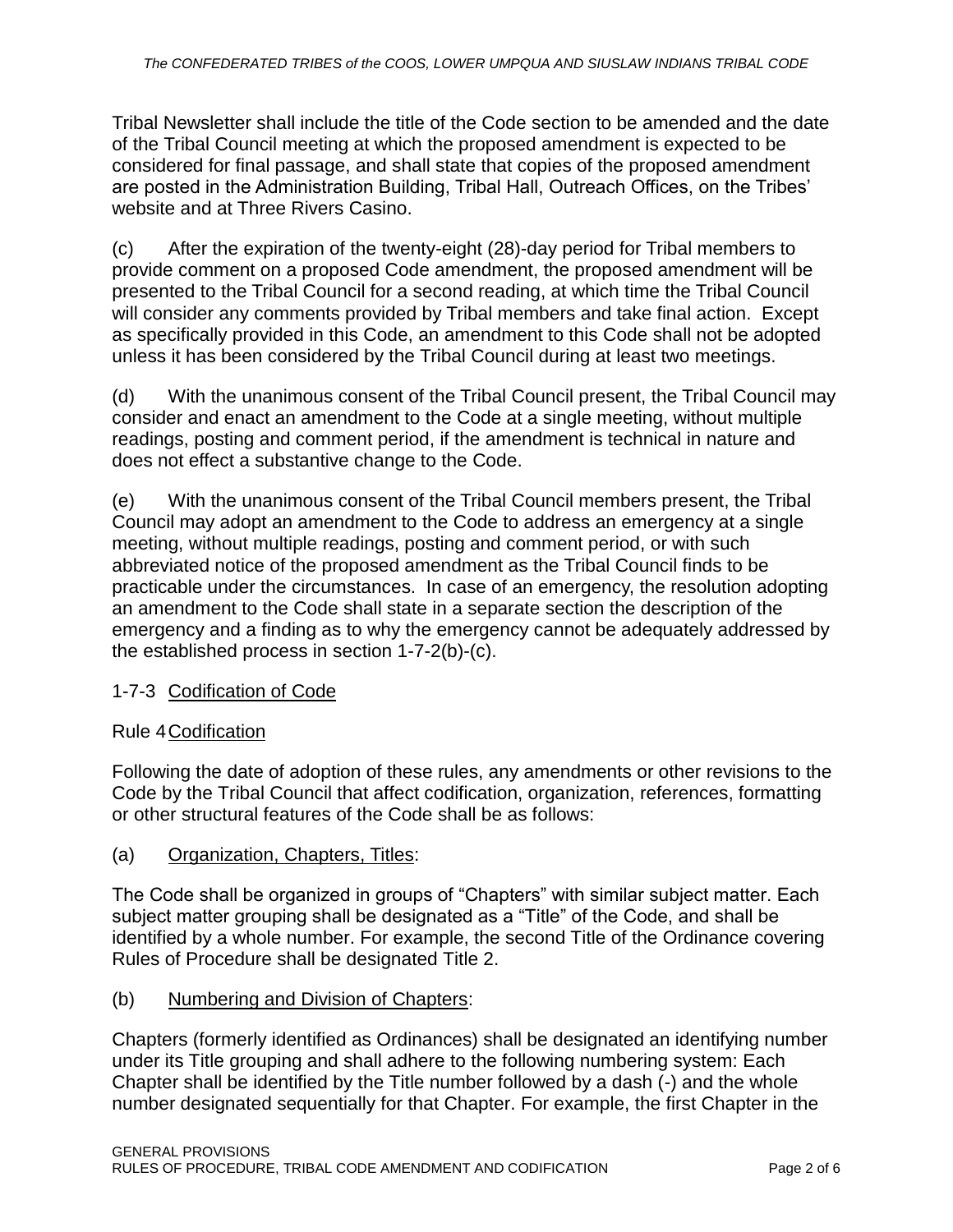first Title of the Code shall be identified as Chapter 1-1, the next as Chapter 1-2 and so on. When necessary, Chapters may be further delineated into "Subchapters" followed by "Parts" which are not numbered but rather identified by name.

#### (c) Identification and Division of Sections:

Chapters, Subchapters or Parts are further divided into Sections which shall adhere to the following numbering system: Each Section shall be identified by the Title number followed by a dash (-), then the Chapter number followed by a dash (-), and the whole number designated sequentially for that Section. For example, the first Section of Chapter 1-1 shall be identified as CLUSITC 1-1-1, the next as 1-1-2, and so on. Sections may be divided into Subsections which shall be designated sequentially by small letters in parentheses in alphabetical order. Subparts of these subsections shall be designated by whole numbers in parentheses. Subparts may be further divided into Sub-subparts designated by capitol letters in parentheses. These Sub-subparts may be broken down further indicated by (i), (ii), etc.

#### Rule 5Standard Format

The standard format for the Code Codification is shown below:

Title 1 Chapter 1-1 **Subchapter** 1-1-Section (a) Subsection (1) Subpart (b) Subsection (1) Subpart (A) Sub-subpart

(B) Sub-subpart (i) (ii)

Rule 6Example

Part

An example of the codification system is as follows:

# **TITLE** TITLE 1 - GENERAL PROVISIONS

# **CHAPTER** CHAPTER 1-1 ADMINISTRATION OF TRIBAL COURT

# **SUBCHAPTER** PRELIMINARY PROVISIONS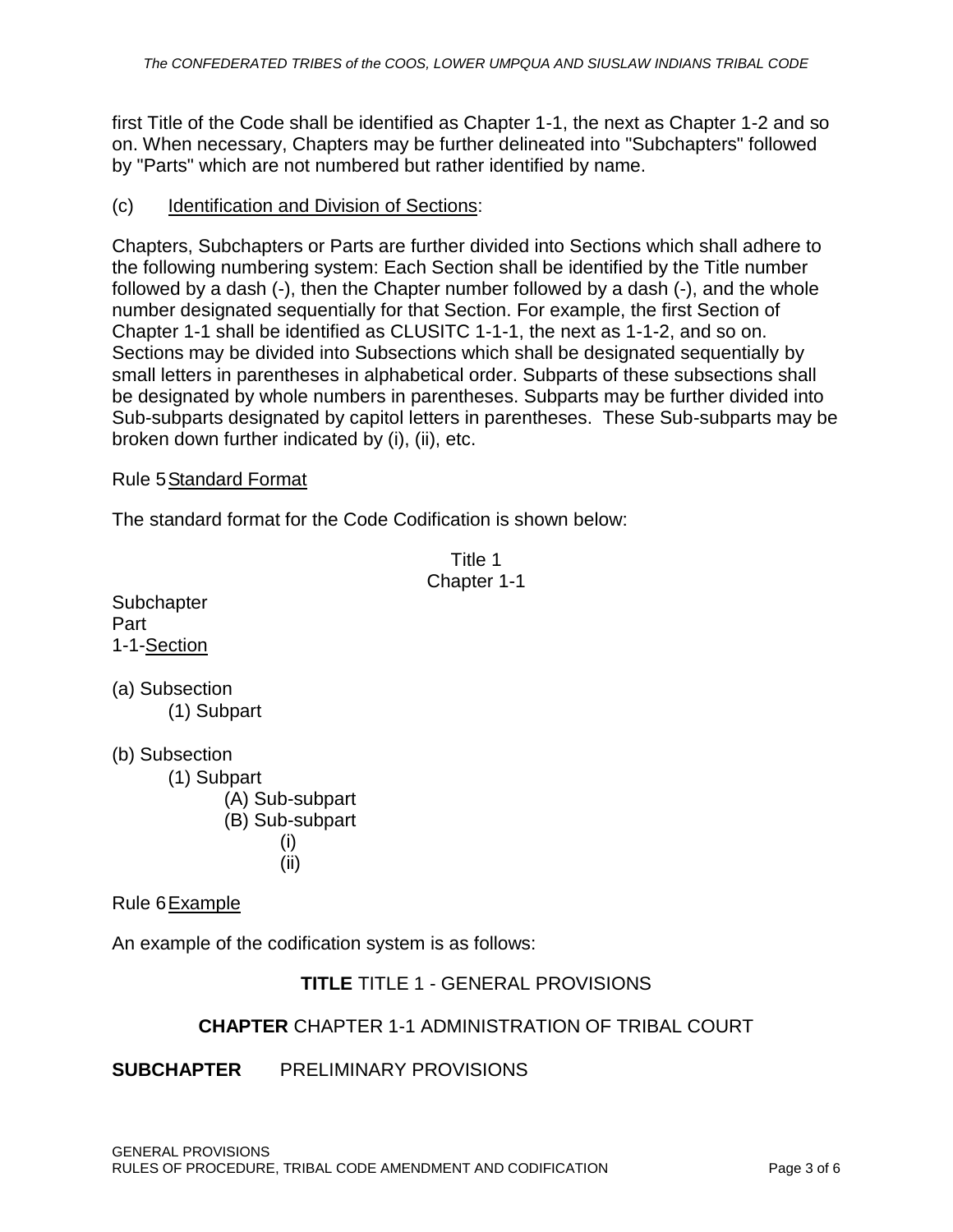# **SECTION** 1 -1 -1 Constitutional Authority

This Code is adopted pursuant to the authority vested the Tribal Council under Article I - Section 1 and Article VI - Section 2 of the Constitution of the Confederated Tribes of the Coos, Lower Umpqua and Siuslaw Indians.

**Subsection** (a) The Tribal Court shall have jurisdiction over all offenses enumerated in this Code or in other enactments of the Council.

#### Rule 7Expansion of Code

Any new Chapters added to certain Titles by the Tribal Council shall be designated identifying numbers that follow sequentially from the Chapters already identified in the Title. For example, if Title 5 has three Chapters in it (designated Chapters 5-1, 5-2 and 5-3) the next Chapter added to that Title shall be designated Chapter 5-4.

#### Rule 8References and Citations

Any references to the Code in any regulation, policy, resolution, Tribal Court opinion or other material adopted or produced by any department or entity of the Tribes following any duly adopted re-codification, reorganization or other changes in the material referenced shall conform to and reflect such changes to the extent necessary and practical. When referencing or citing a provision of the Code, such provision may be referenced or cited as follows: the letters CLUSITC followed by the appropriate Title, Chapter and Section numbers, and where applicable, the letters and numbers of the referenced subsection in parentheses. For example, when citing subsection (a) above, the citation should read CLUSITC 2-1-2(a).

Rule 9Conversion Chart

[RESERVED]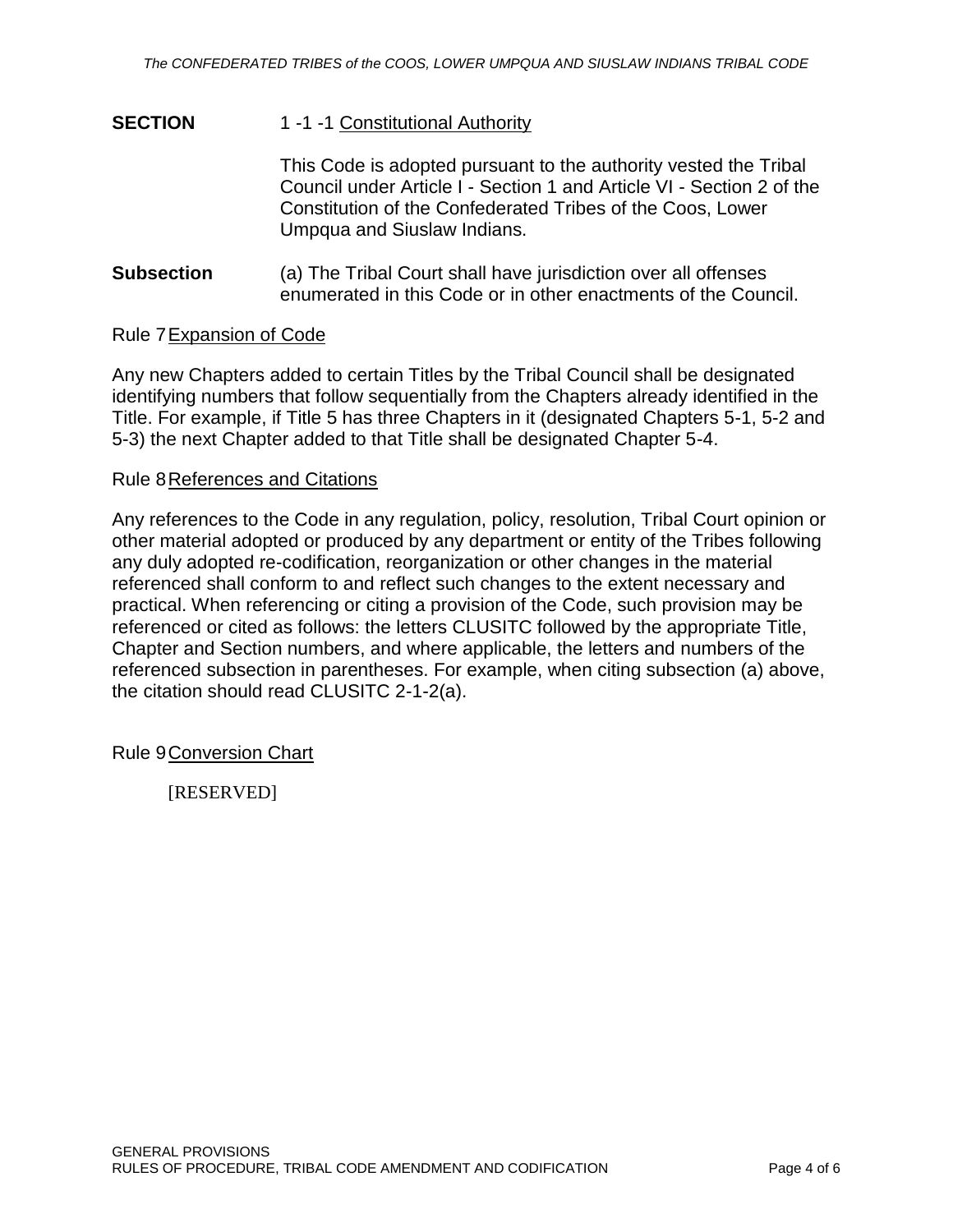# APPENDIX A

# LEGISLATIVE HISTORY AND EDITORIAL CHANGES